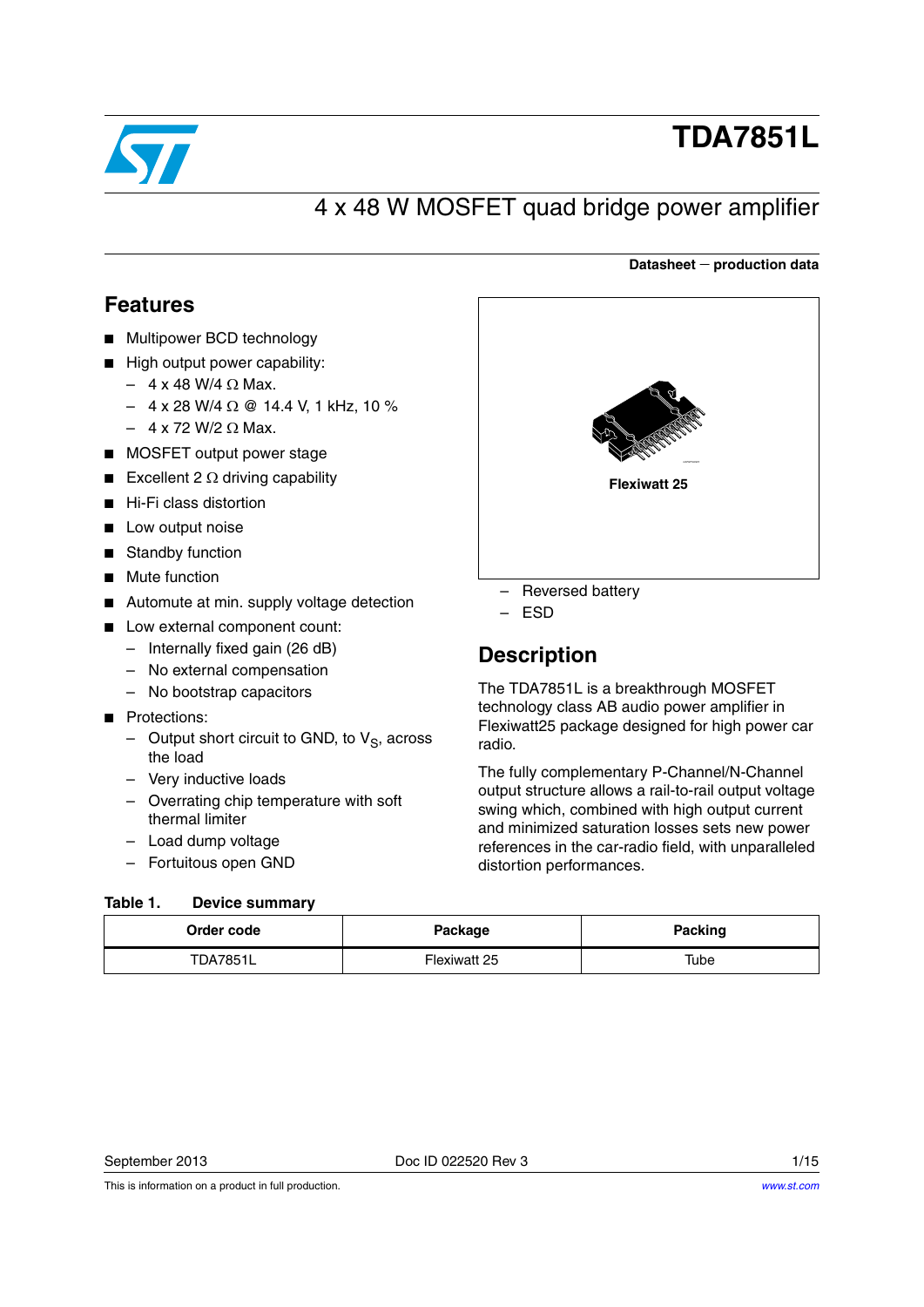## **Contents**

| $\blacksquare$          |     |  |
|-------------------------|-----|--|
|                         | 1.1 |  |
|                         | 1.2 |  |
| $\overline{2}$          |     |  |
|                         | 2.1 |  |
|                         | 2.2 |  |
| 3                       |     |  |
|                         | 3.1 |  |
|                         | 3.2 |  |
|                         | 3.3 |  |
| $\overline{\mathbf{4}}$ |     |  |
|                         | 4.1 |  |
|                         | 4.2 |  |
|                         | 4.3 |  |
|                         | 4.4 |  |
| 5                       |     |  |
| 6                       |     |  |

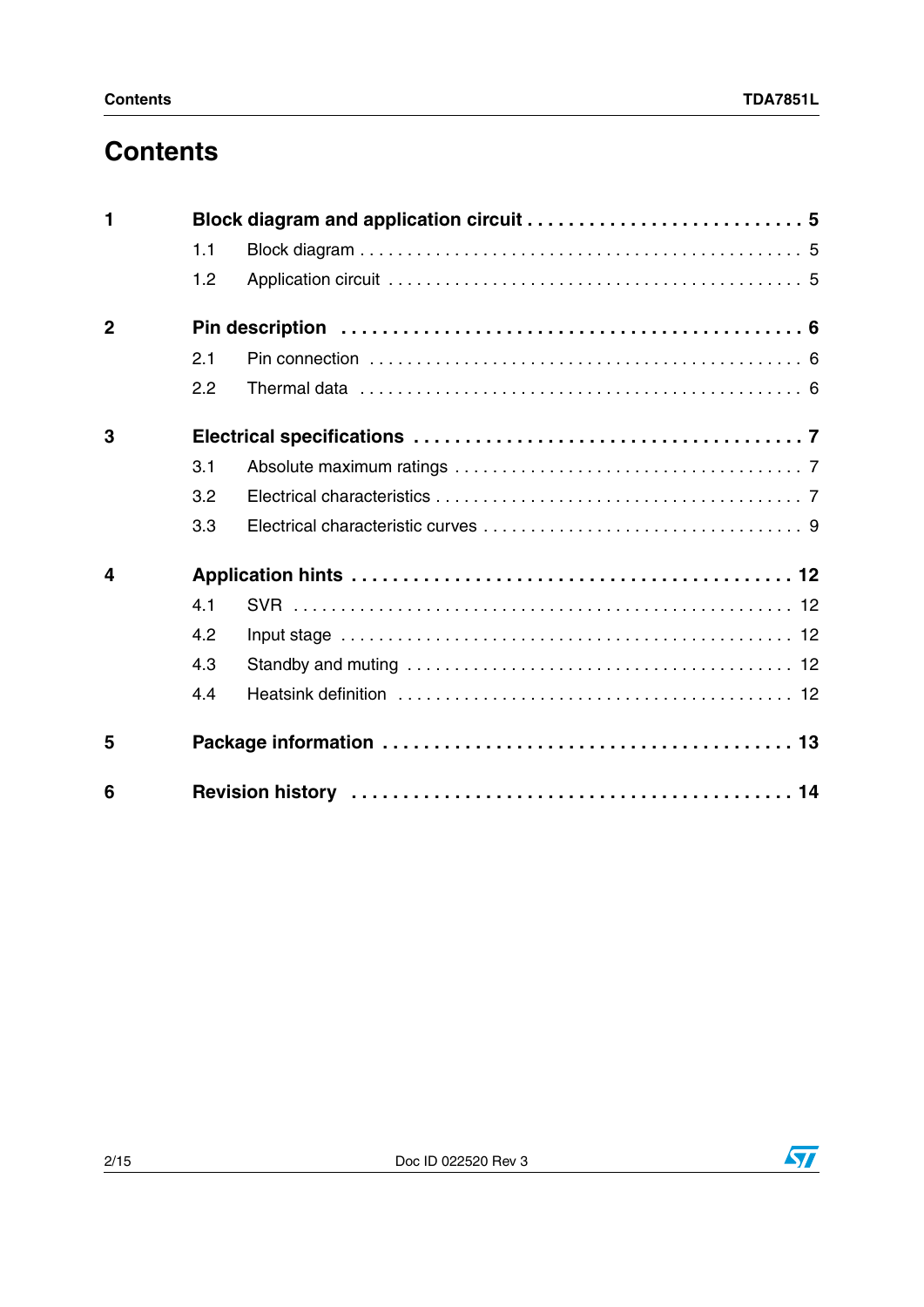## **List of tables**

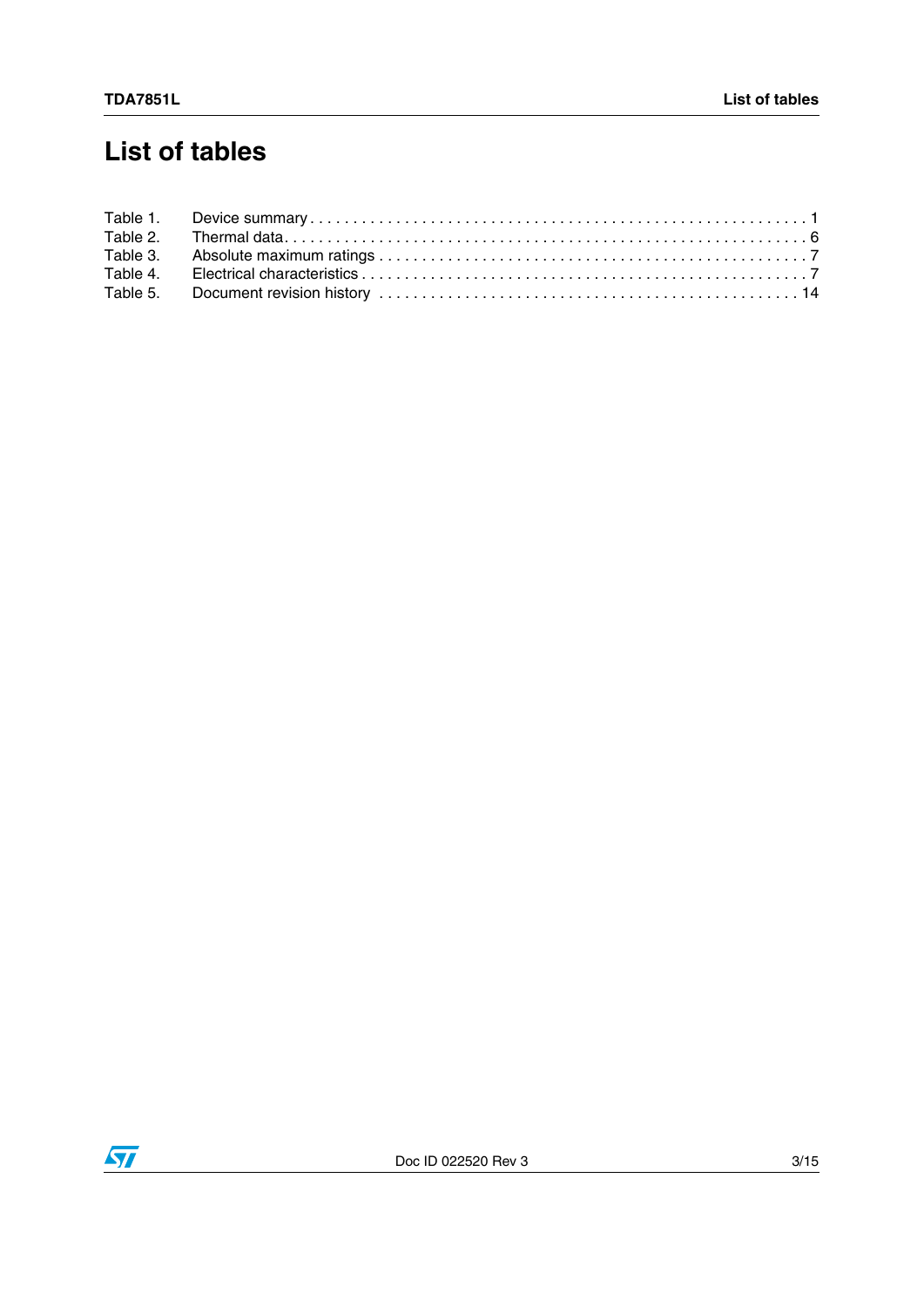# **List of figures**

| Figure 1.  |                                                                                                |
|------------|------------------------------------------------------------------------------------------------|
| Figure 2.  |                                                                                                |
| Figure 3.  |                                                                                                |
| Figure 4.  |                                                                                                |
| Figure 5.  |                                                                                                |
| Figure 6.  |                                                                                                |
| Figure 7.  |                                                                                                |
| Figure 8.  |                                                                                                |
| Figure 9.  |                                                                                                |
| Figure 10. |                                                                                                |
| Figure 11. |                                                                                                |
| Figure 12. |                                                                                                |
| Figure 13. |                                                                                                |
| Figure 14. |                                                                                                |
| Figure 15. |                                                                                                |
| Figure 16. | Power dissipation vs. output power (R <sub>1</sub> = 4 $\Omega$ , audio program simulation) 11 |
| Figure 17. | Power dissipation vs. output power (R <sub>1</sub> = 2 $\Omega$ , audio program simulation) 11 |
| Figure 18. | ITU R-ARM frequency response, weighting filter for transient pop. 11                           |
| Figure 19. | Flexiwatt25 mechanical data and package dimensions  13                                         |

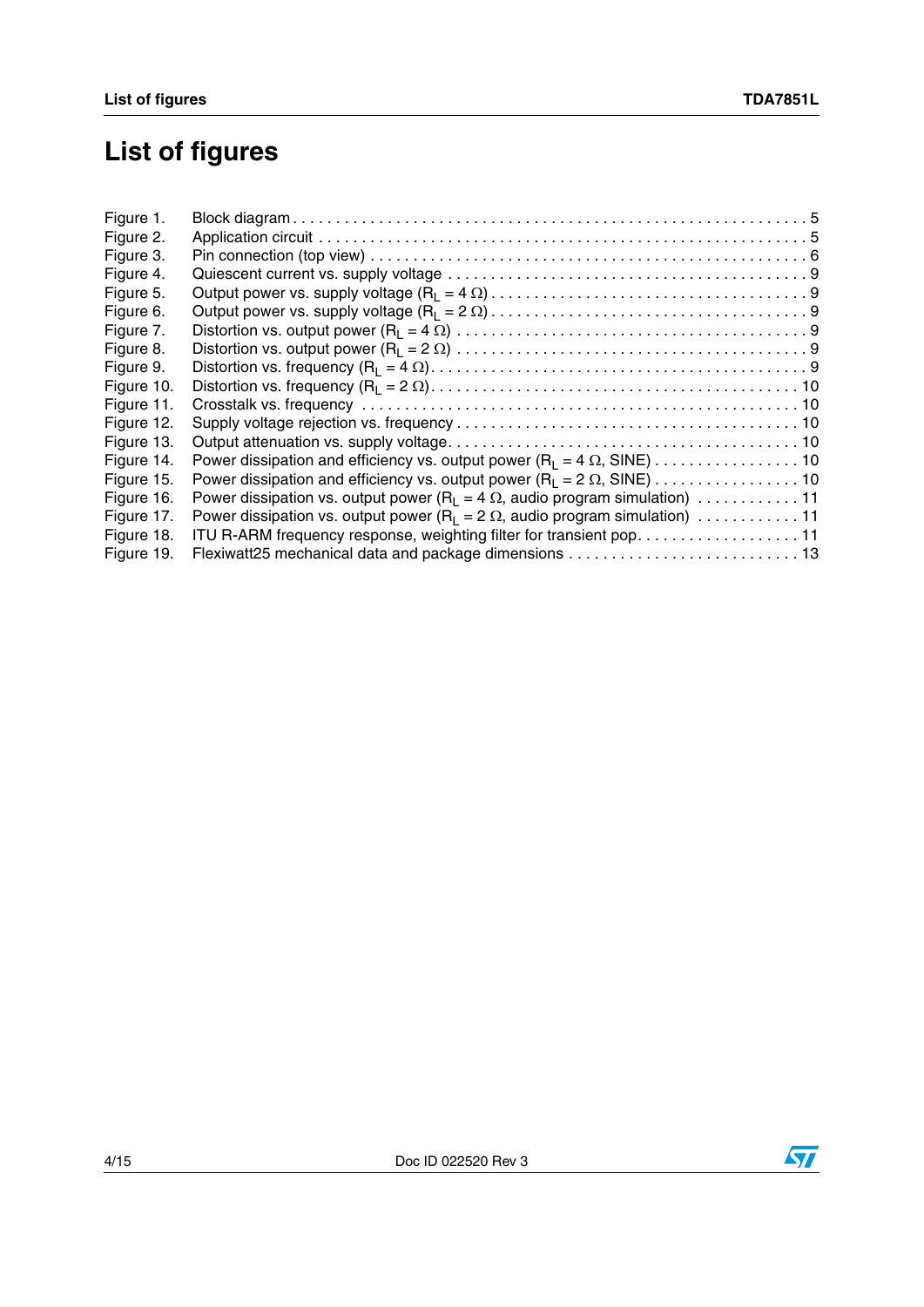## <span id="page-4-0"></span>**1 Block diagram and application circuit**

### <span id="page-4-1"></span>**1.1 Block diagram**

#### <span id="page-4-3"></span>**Figure 1. Block diagram**



## <span id="page-4-2"></span>**1.2 Application circuit**

#### <span id="page-4-4"></span>**Figure 2. Application circuit**



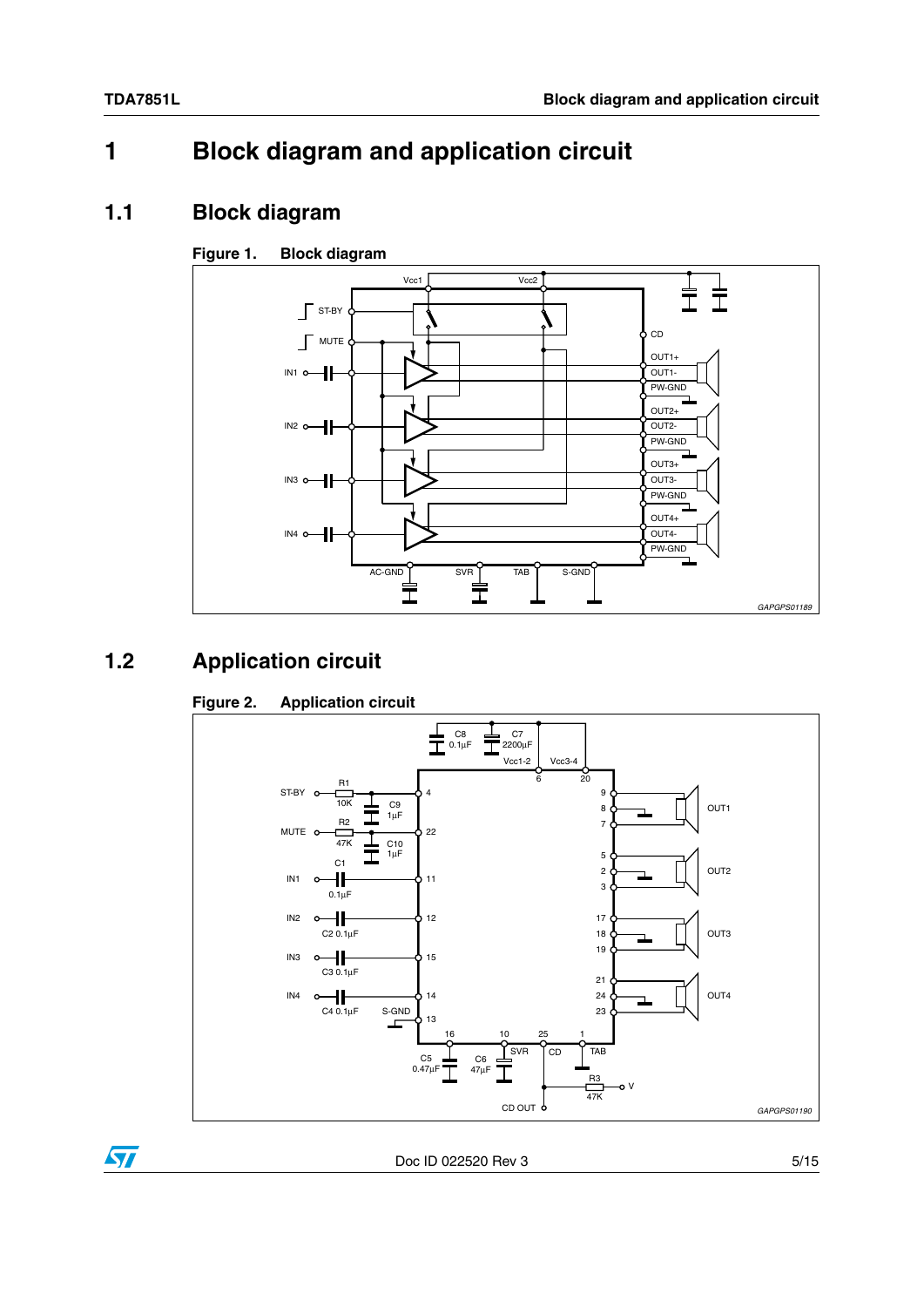## <span id="page-5-0"></span>**2 Pin description**

### <span id="page-5-1"></span>**2.1 Pin connection**

#### <span id="page-5-4"></span>**Figure 3. Pin connection (top view**)



## <span id="page-5-2"></span>**2.2 Thermal data**

#### <span id="page-5-3"></span>Table 2. **Thermal data**

| <b>Symbol</b> | <b>Parameter</b>                           | <b>Value</b> | Unit          |
|---------------|--------------------------------------------|--------------|---------------|
| h i-case      | Max<br>Thermal resistance junction-to-case |              | $\degree$ C/W |

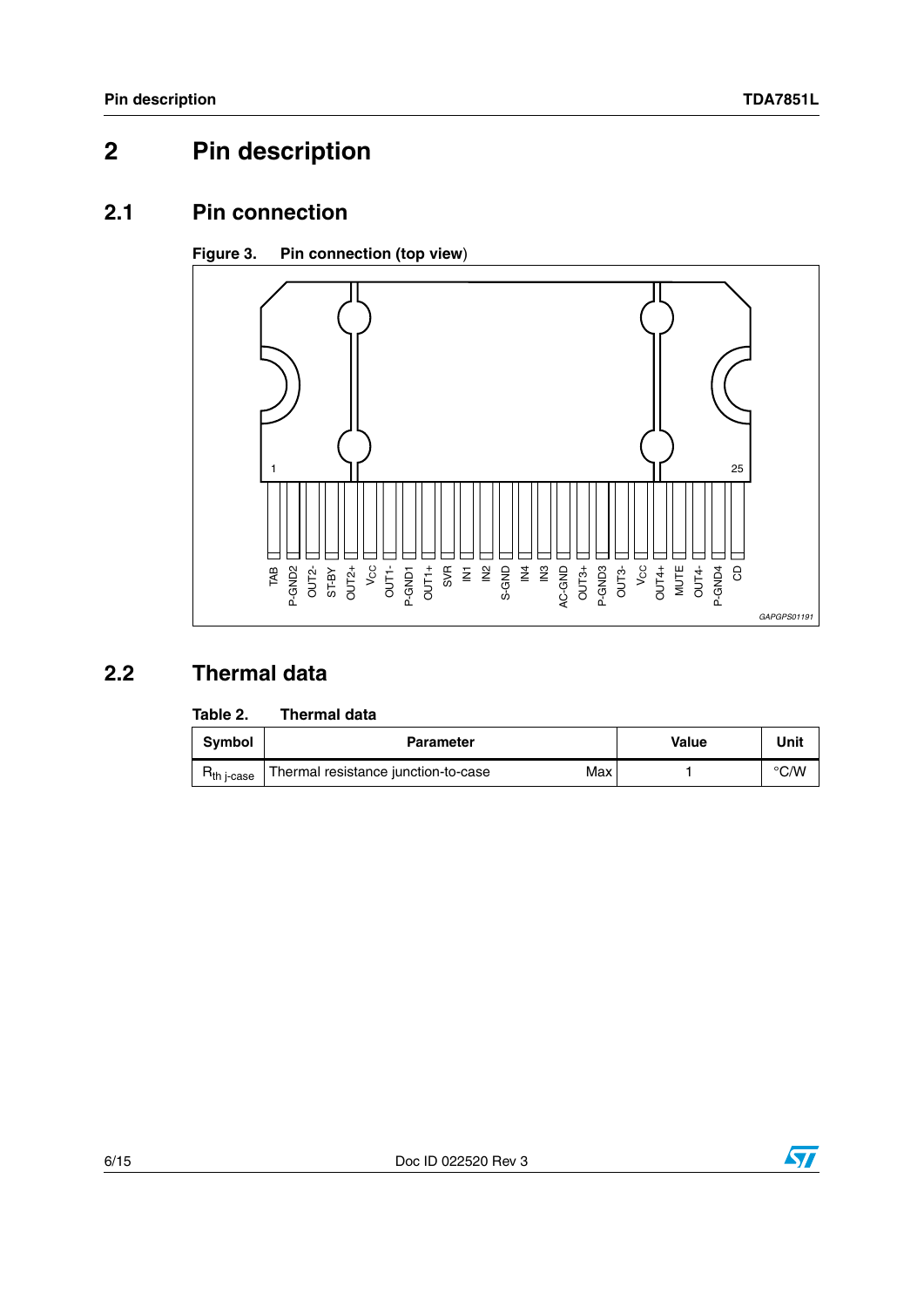## <span id="page-6-0"></span>**3 Electrical specifications**

### <span id="page-6-1"></span>**3.1 Absolute maximum ratings**

<span id="page-6-3"></span>

| Table 3. |  | Absolute maximum ratings |  |
|----------|--|--------------------------|--|
|----------|--|--------------------------|--|

| Symbol                      | <b>Parameter</b>                                                                                       | Value        | Unit   |
|-----------------------------|--------------------------------------------------------------------------------------------------------|--------------|--------|
| $V_{\rm S}$                 | Operating supply voltage                                                                               | 18           | v      |
| $V_{S(DC)}$                 | DC supply voltage                                                                                      | 28           | v      |
| $V_{S\ (pk)}$               | Peak supply voltage (for $t = 50$ ms)                                                                  | 50           | v      |
| ١o                          | Output peak current<br>Non repetitive $(t = 100 \mu s)$<br>Repetitive (duty cycle 10 % at $f = 10$ Hz) | 10<br>9      | A<br>A |
| $P_{\text{tot}}$            | Power dissipation $T_{\text{case}} = 70 \text{ °C}$                                                    | 85           | w      |
| T <sub>i</sub>              | Junction temperature                                                                                   | 150          | °C     |
| $\mathsf{T}_{\mathsf{amb}}$ | Operating temperature range                                                                            | $-40$ to 105 | °C     |
| $\mathsf{T}_{\textsf{stg}}$ | Storage temperature                                                                                    | -55 to 150   | °C     |

## <span id="page-6-2"></span>**3.2 Electrical characteristics**

Refer to the test and application diagram,  $V_s$  = 14.4 V; R<sub>L</sub> = 4  $\Omega$ ; R<sub>g</sub> = 600  $\Omega$ ; f = 1 kHz;  $T_{\text{amb}}$  = 25 °C; unless otherwise specified.

<span id="page-6-4"></span>**Table 4. Electrical characteristics** 

| Symbol          | <b>Parameter</b>                               | <b>Test condition</b>                                                                              | Min.  | Typ.           | Max.  | Unit        |
|-----------------|------------------------------------------------|----------------------------------------------------------------------------------------------------|-------|----------------|-------|-------------|
| $V_{\rm S}$     | Supply voltage range                           | $\blacksquare$                                                                                     | 8     | ۰              | 18    | V           |
| $I_{q1}$        | Quiescent current                              | $R_L = \infty$                                                                                     | 100   | 150            | 300   | mA          |
| $V_{OS}$        | Output offset voltage                          | Play mode / Mute mode                                                                              | -60   |                | $+60$ | mV          |
|                 | During mute on/off output offset<br>voltage    | <b>ITU R-ARM weighted</b><br>see Figure 18                                                         | $-10$ | ٠              | $+10$ | mV          |
| $dV_{OS}$       | During standby on/off output offset<br>voltage |                                                                                                    | $-10$ |                | $+10$ | mV          |
| $G_v$           | Voltage gain                                   | $\blacksquare$                                                                                     | 25    | 26             | 27    | dB          |
| $dG_v$          | Channel gain unbalance                         | ٠                                                                                                  |       |                | ±1    | dB          |
| $P_0$           | Output power                                   | $V_S = 14.4$ V; THD = 10 %<br>$V_S = 14.4$ V; THD = 1 %                                            | 25    | 28<br>22       |       | W<br>W      |
|                 |                                                | $V_S = 14.4$ V; THD = 10 %, 2 $\Omega$<br>$V_S = 14.4$ V; THD = 1 %, 2 $\Omega$                    |       | 48<br>38       |       | W<br>W      |
| $P_{o \, max.}$ | Max. output power <sup>(1)</sup>               | $V_S = 14.4 V; R_1 = 4 \Omega$<br>$V_S = 14.4 V; R_L = 2 \Omega$<br>$V_S = 15.2 V; R_1 = 4 \Omega$ |       | 45<br>75<br>48 |       | w<br>W<br>w |

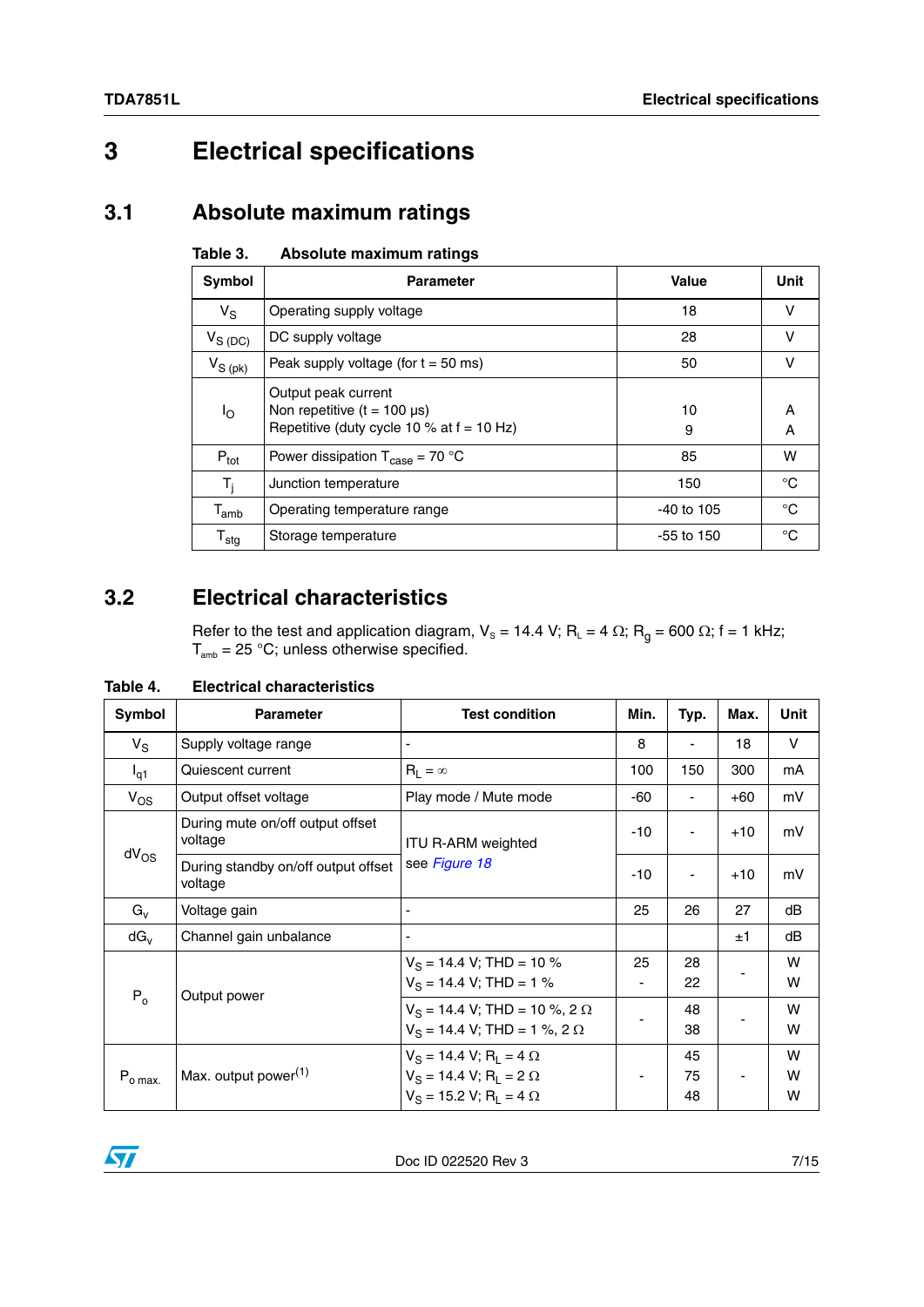| Symbol                   | <b>Parameter</b>                   | <b>Test condition</b>                                                   | Min.                     | Typ.           | Max.                     | Unit      |
|--------------------------|------------------------------------|-------------------------------------------------------------------------|--------------------------|----------------|--------------------------|-----------|
| <b>THD</b>               | Distortion                         | $P_0 = 4 W$                                                             | ÷,                       | 0.01           | 0.05                     | %         |
| $e_{No}$                 | Output noise                       | "A" Weighted<br>Bw = $20$ Hz to $20$ kHz                                |                          | 35<br>50       | 100                      | μV<br>μV  |
| <b>SVR</b>               | Supply voltage rejection           | f = 100 Hz; $V_r$ = 1 Vrms                                              | 50                       | 70             | $\overline{\phantom{a}}$ | dB        |
| $f_{ch}$                 | High cut-off frequency             | $P_{O} = 0.5 W$                                                         | 100                      | 300            | $\blacksquare$           | kHz       |
| $R_i$                    | Input impedance                    |                                                                         | 70                       | 100            | 130                      | $k\Omega$ |
| $C_T$                    | Cross talk                         | f = 1 kHz $P_0$ = 4 W<br>f = 10 kHz $P_0$ = 4 W                         | 60                       | 70<br>60       |                          | dB<br>dB  |
|                          |                                    | $V_{St-by} = 1.2 V$                                                     | $\overline{\phantom{a}}$ |                | 20                       | μA        |
| $I_{SB}$                 | Standby current consumption        | $V_{St-bv} = 0$                                                         | $\overline{\phantom{a}}$ | ÷,             | 10                       | μA        |
| $I_{pin5}$               | Standby pin current                | $V_{St-bv} = 1.2 V$ to 2.6 V                                            | $\overline{\phantom{a}}$ | ٠              | ±1                       | μA        |
| V <sub>SB out</sub>      | Standby out threshold voltage      | (Amp: ON)                                                               | 2.6                      | ٠              |                          | v         |
| $V_{SB}$ in              | Standby in threshold voltage       | (Amp: OFF)                                                              |                          | L              | 1.2                      | V         |
| $A_M$                    | Mute attenuation                   | $P_{Oref} = 4 W$                                                        | 80                       | 90             | $\blacksquare$           | dB        |
| $V_{M \text{ out}}$      | Mute out threshold voltage         | (Amp: Play)                                                             | 2.6                      | ä,             |                          | V         |
| $V_{M \text{ in}}$       | Mute in threshold voltage          | (Amp: Mute)                                                             | ÷,                       | L.             | 1.2                      | V         |
| $V_{AM}$ in              | $V_S$ automute threshold           | (Amp: Mute)<br>Att $\geq 80$ dB; P <sub>Oref</sub> = 4 W<br>(Amp: Play) | 6.7                      | $\overline{7}$ |                          | v         |
|                          |                                    | Att < 0.1 dB; $P_{O} = 0.5$ W                                           | $\overline{\phantom{a}}$ | 7.5            | 8                        | v         |
| lpin <sub>23</sub>       | Muting pin current                 | $V_{MUTE} = 1.2 V$<br>(Sourced current)                                 | 7                        | 12             | 18                       | μA        |
|                          |                                    | $V_{MUTE}$ = 2.6 V                                                      | $-5$                     | $\overline{a}$ | 18                       | μA        |
| <b>Clipping detector</b> |                                    |                                                                         |                          |                |                          |           |
| $CD_{LK}$                | Clip detector high leakage current | Cd off                                                                  | $\blacksquare$           | $\Omega$       | 1                        | μA        |
| CD <sub>SAT</sub>        | Clip detector saturation voltage   | DC On; $I_{CD} = 1$ mA                                                  | $\blacksquare$           | 0.2            | 0.4                      | V         |
| CD <sub>THD</sub>        | Clip detector THD level            |                                                                         | $\blacksquare$           | $\overline{c}$ |                          | $\%$      |

**Table 4. Electrical characteristics (continued)**

1. Saturated square wave output.

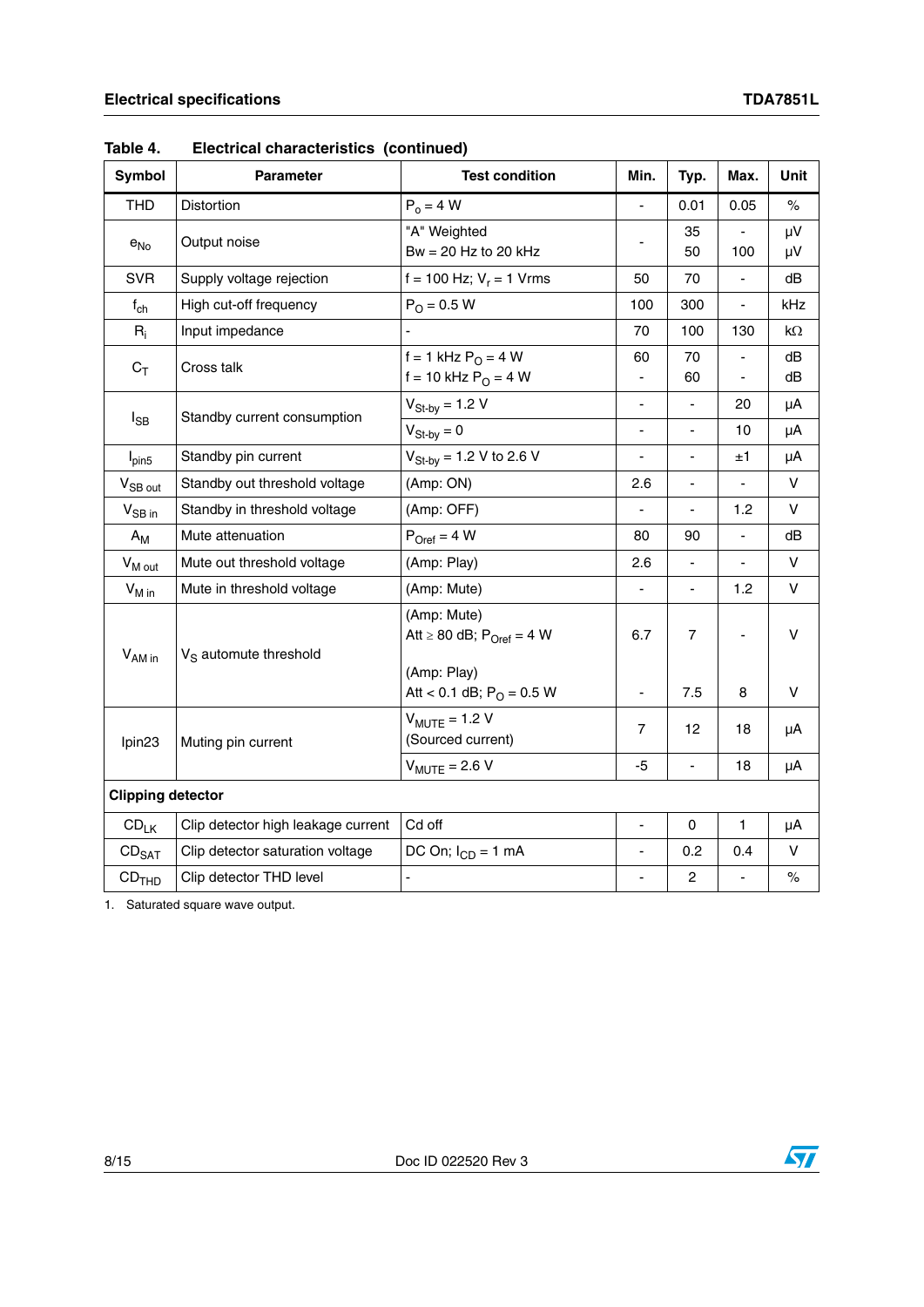### <span id="page-8-0"></span>**3.3 Electrical characteristic curves**

#### <span id="page-8-1"></span>**Figure 4. Quiescent current vs. supply voltage**

<span id="page-8-2"></span>



<span id="page-8-3"></span>

<span id="page-8-4"></span>**Figure 7. Distortion vs. output power**   $(R_L = 4 \Omega)$ 



<span id="page-8-5"></span>**Figure 8. Distortion vs. output power**   $(R_L = 2 \Omega)$ 

<span id="page-8-6"></span>



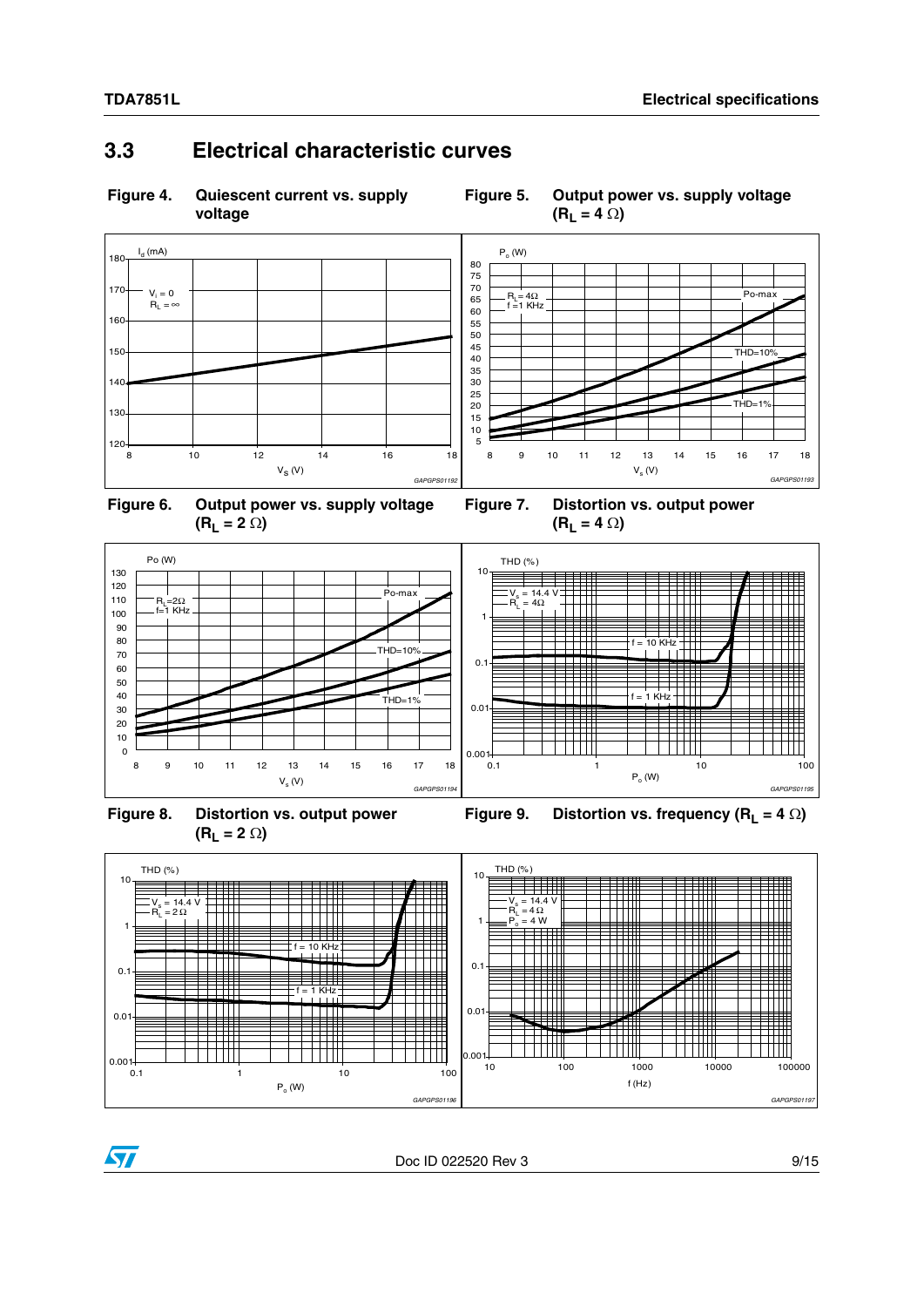#### <span id="page-9-0"></span>**Figure 10. Distortion vs. frequency (RL = 2 ) Figure 11. Crosstalk vs. frequency**



<span id="page-9-2"></span>

<span id="page-9-3"></span><span id="page-9-1"></span>



<span id="page-9-4"></span>

<span id="page-9-5"></span>**Figure 15. Power dissipation and efficiency vs. output power (R<sub>L</sub> = 2**  $\Omega$ **, SINE)** 



10/15 Doc ID 022520 Rev 3

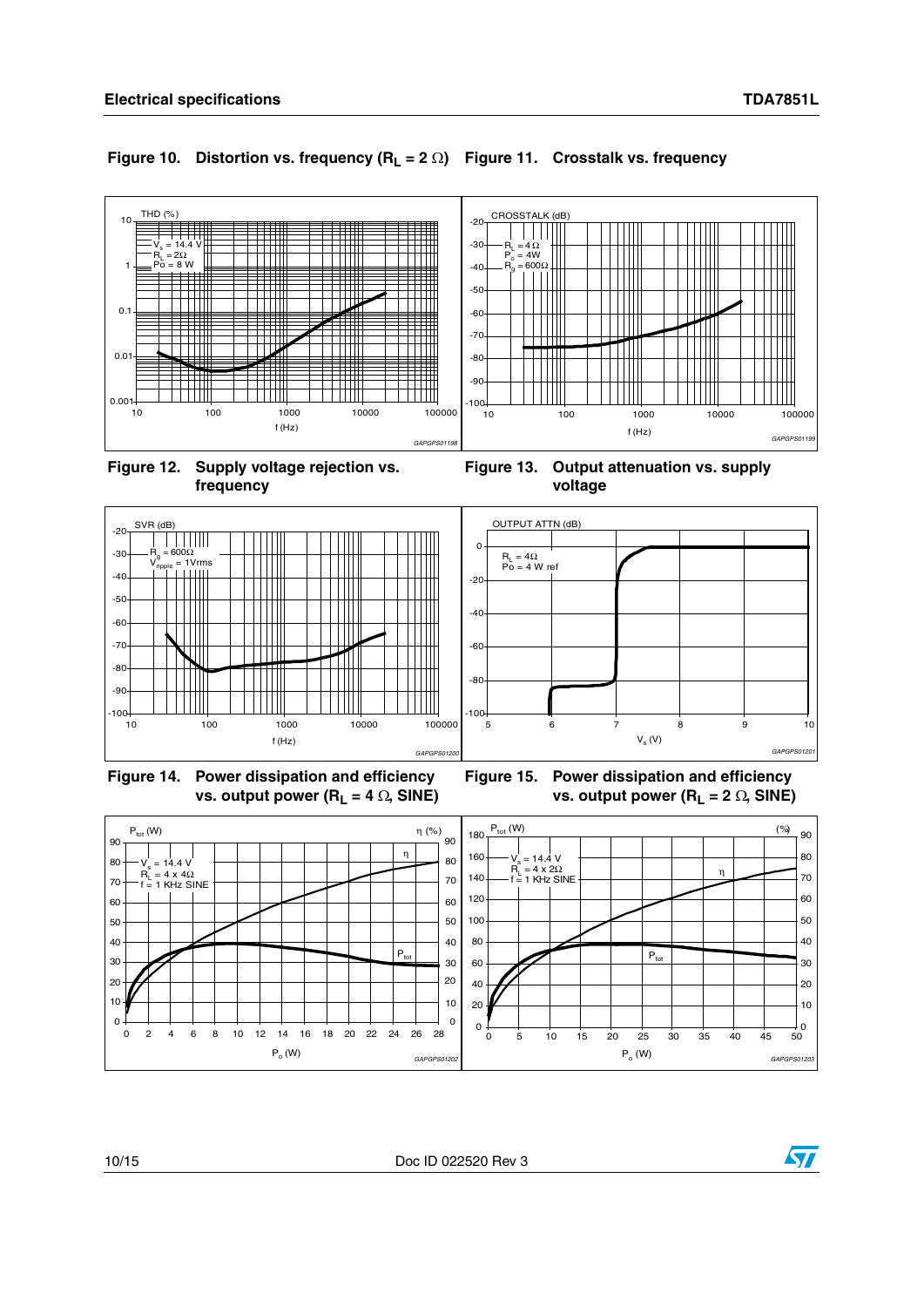

#### <span id="page-10-0"></span>**Figure 16. Power dissipation vs. output power**   $(R_L = 4 \Omega,$  audio program simulation)

<span id="page-10-1"></span>

<span id="page-10-2"></span>**Figure 18. ITU R-ARM frequency response, weighting filter for transient pop**



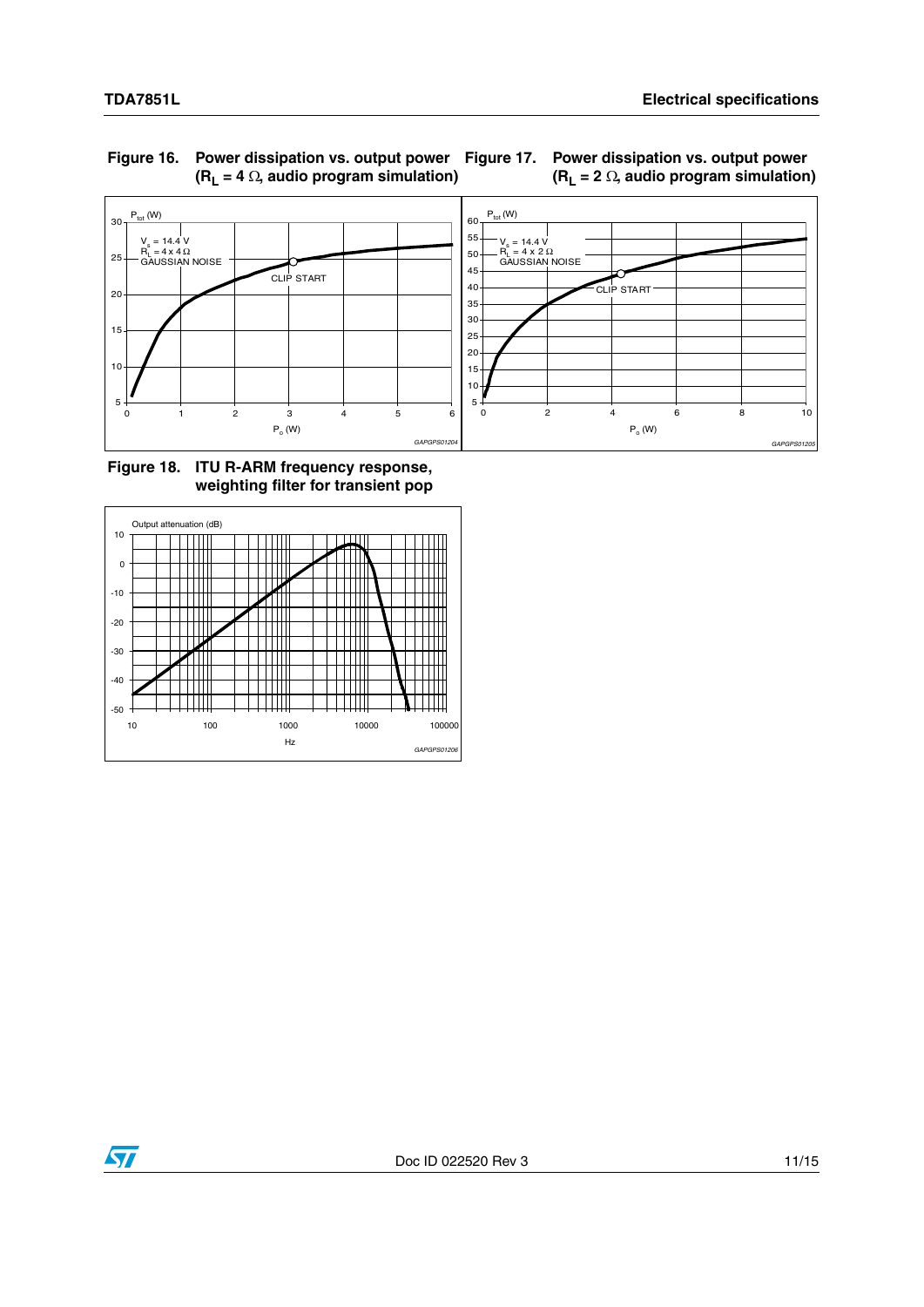## <span id="page-11-0"></span>**4 Application hints**

#### <span id="page-11-1"></span>**4.1 SVR**

Besides its contribution to the ripple rejection, the SVR capacitor governs the turn ON/OFF time sequence and, consequently, plays an essential role in the pop optimization during ON/OFF transients. To conveniently serve both needs, **its minimum recommended value is 10** µ**F**.

### <span id="page-11-2"></span>**4.2 Input stage**

The TDA7851L's inputs are ground-compatible and support very high input signals  $(± 8 Vpk)$  without any performances degradation.

If the standard value for the input capacitors (0.1µF) is adopted, the low frequency cut-off will amount to 16 Hz.

The input capacitors should be 1/4 of the capacitor connected to AC-GND pin for optimum pop performances.

### <span id="page-11-3"></span>**4.3 Standby and muting**

Standby and muting facilities are both CMOS-compatible. In absence of true CMOS ports or microprocessors, a direct connection to Vs of these two pins is admissible but a 470 k $\Omega$ equivalent resistance should be present between the power supply and the muting and stand-by pins.

R-C cells have always to be used in order to smooth down the transitions from preventing any audible transient noises.

About the standby, the time constant to be assigned in order to obtain a virtually pop-free transition has to be slower than 2.5 V/ms.

## <span id="page-11-4"></span>**4.4 Heatsink definition**

Under normal usage (4  $\Omega$  speakers) the heatsink's thermal requirements have to be deduced from *[Figure 16](#page-10-0)*, which reports the simulated power dissipation when real music/speech programmes are played out. Noise with gaussian-distributed amplitude was employed for this simulation. Based on that, frequent clipping occurrence (worst-case) will cause P<sub>diss</sub> = 26 W. Assuming T<sub>amb</sub> = 70° C and T<sub>CHIP</sub> = 150 °C as boundary conditions, the heatsink's thermal resistance should be approximately 2 °C/W. This would avoid any thermal shutdown occurrence even after long-term and full-volume operation.



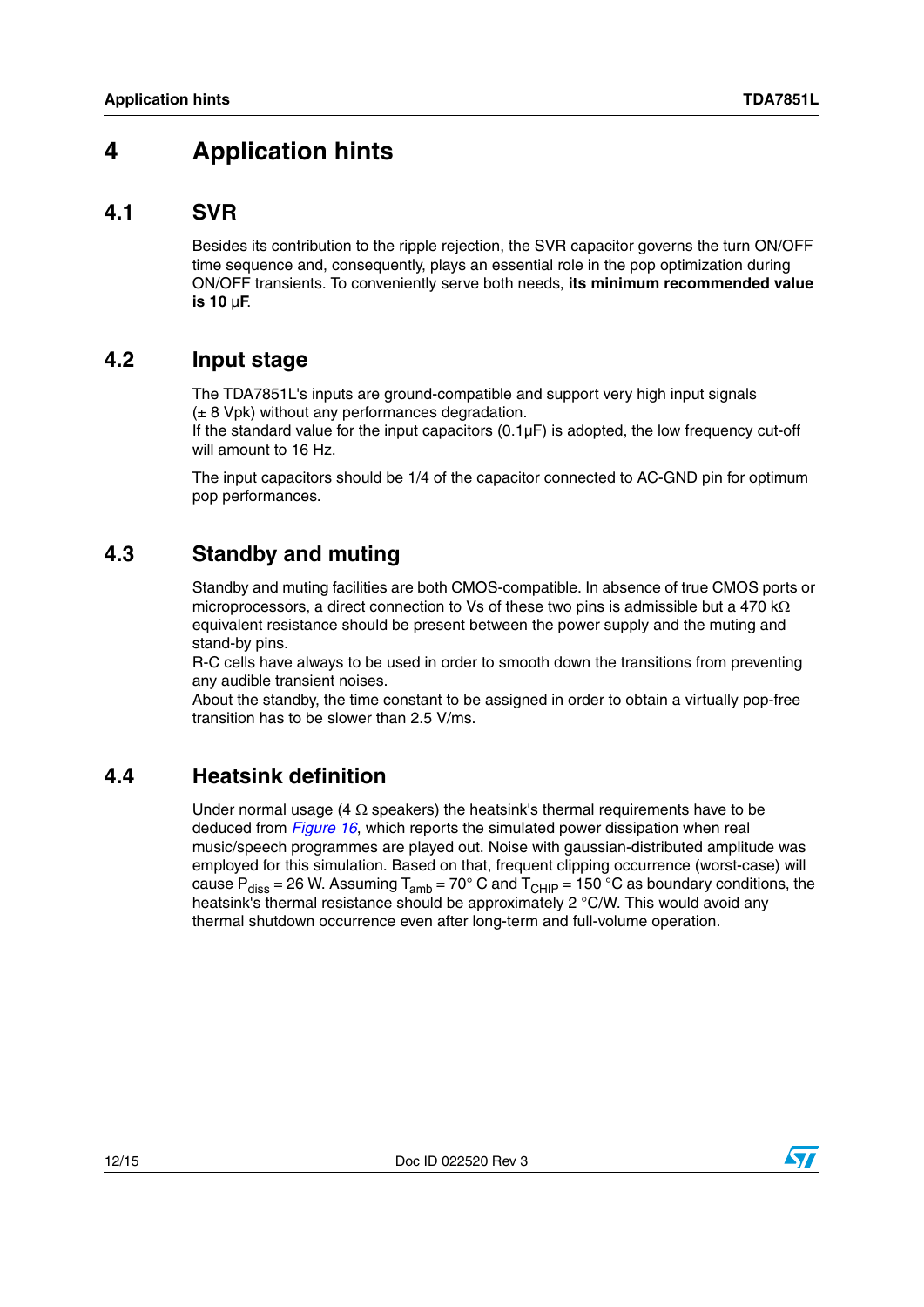$\sqrt{2}$ 

## <span id="page-12-0"></span>**5 Package information**

In order to meet environmental requirements, ST offers these devices in different grades of ECOPACK® packages, depending on their level of environmental compliance. ECOPACK® specifications, grade definitions and product status are available at: *[www.st.com](http://www.st.com)*.

ECOPACK® is an ST trademark.



<span id="page-12-1"></span>

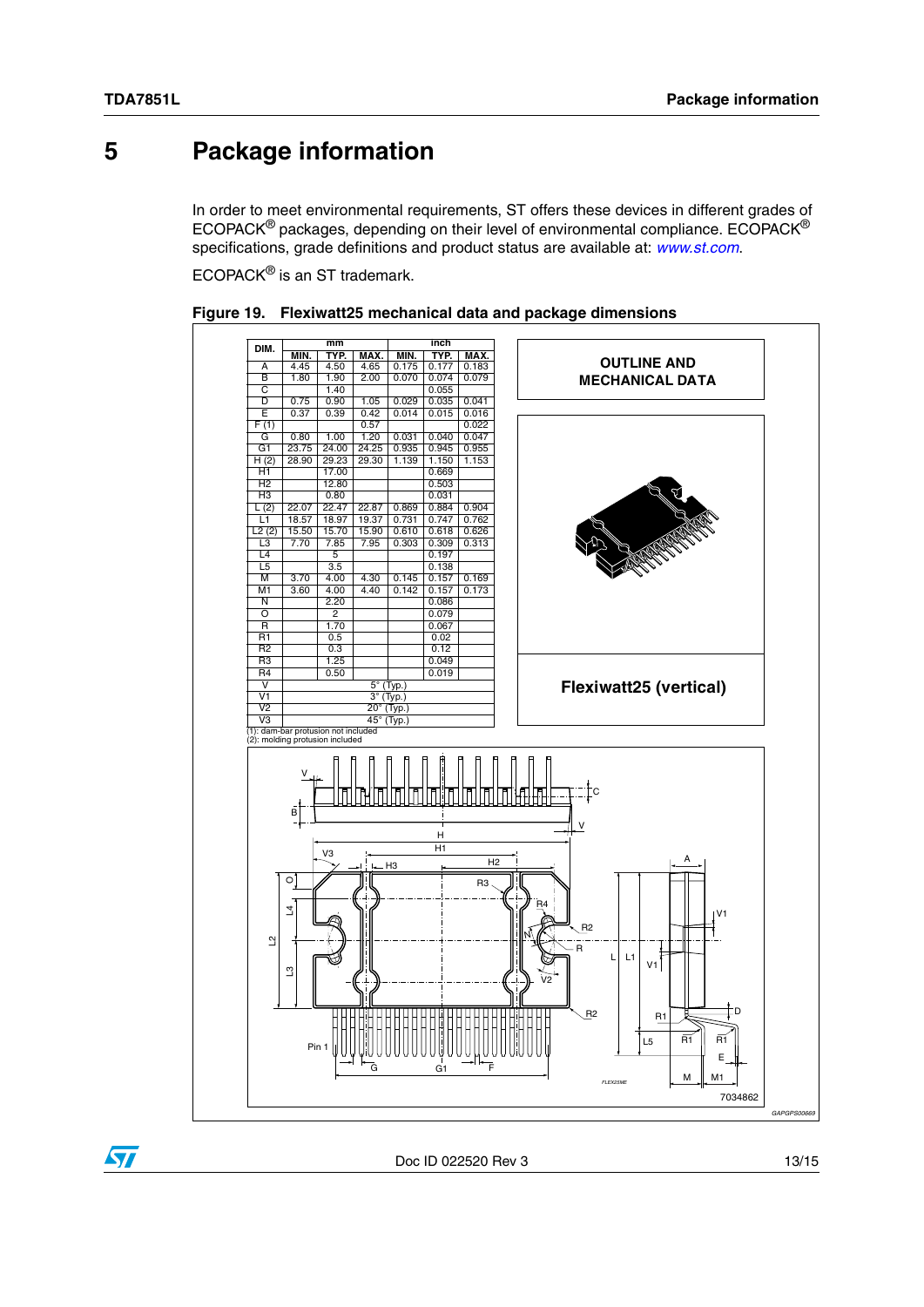# <span id="page-13-0"></span>**6 Revision history**

#### <span id="page-13-1"></span>Table 5. **Document revision history**

| <b>Date</b> | <b>Revision</b> | <b>Changes</b>                                                                            |
|-------------|-----------------|-------------------------------------------------------------------------------------------|
| 23-Nov-2011 |                 | Initial release.                                                                          |
| 13-Jun-2012 | 2               | Updated Features on page 1;<br>Updated Section 3.2: Electrical characteristics on page 7. |
| 18-Sep-2013 | 3               | Updated Disclaimer.                                                                       |